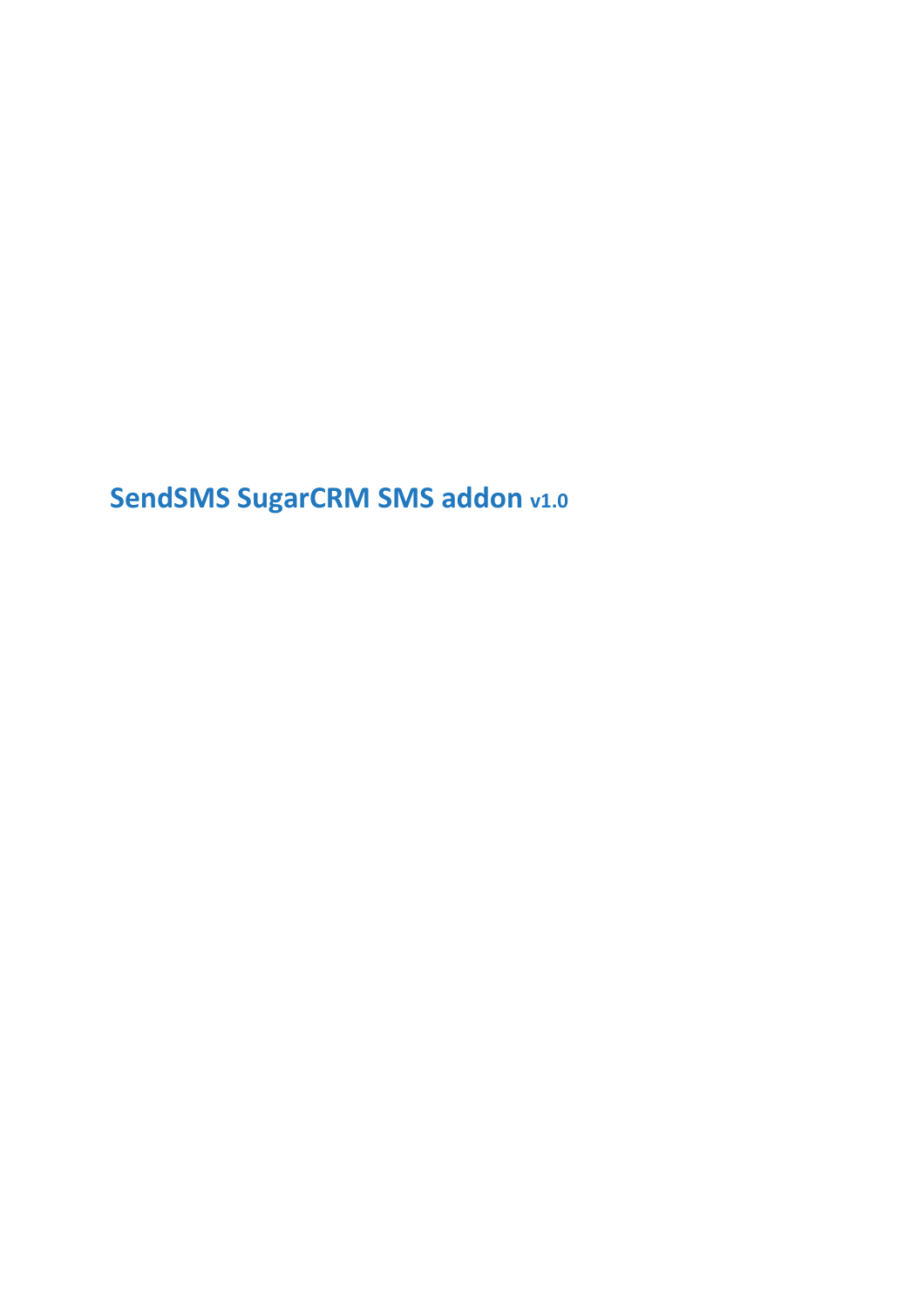

# Download and Purchase

SendSMS addon is available for purchase and download from the following URL: https://www.sugaroutfitters.com/addons/sendsms

# SendSMS installation and configuration

SendSMS addon is upgrade safe and supports all major versions of SugarCRM – 6.5+ and 7+ as well as all editions of SugarCRM- CE, Pro, Ent, Ult. SendSMS supports SuiteCRM. The Installation process is quick and easy. It requires execution of view steps described below. Before proceeding with installation please make sure that the following two essentials that SendSMS requires are met:

- You are running PHP 5.3 or greater
- cURL is enabled

## 1. Step 1 – upload SendSMS package and install it

Download SendSMS addon zip file and collect your License Key. Navigate to SugarCRM Module Loader located in SugarCRM Admin Panel.

#### **Developer Tools**

Create and edit modules and module layouts, manage standard and custom fields.

| ම් Studio              | Customize module fields, layouts and relationships                          |
|------------------------|-----------------------------------------------------------------------------|
| Module Builder         | Build new modules to expand the functionality of Sugar                      |
| <b>B</b> Module Loader | Add or remove Sugar modules, themes, language packs and other<br>extensions |
| Sugar Portal           | Manage the Sugar Portal                                                     |
| <b>Editor</b>          | Add, delete, or change the dropdown lists                                   |

Upload SendSMS addon zip file and hit Install button to install addon in the system. It will take a couple minutes to install.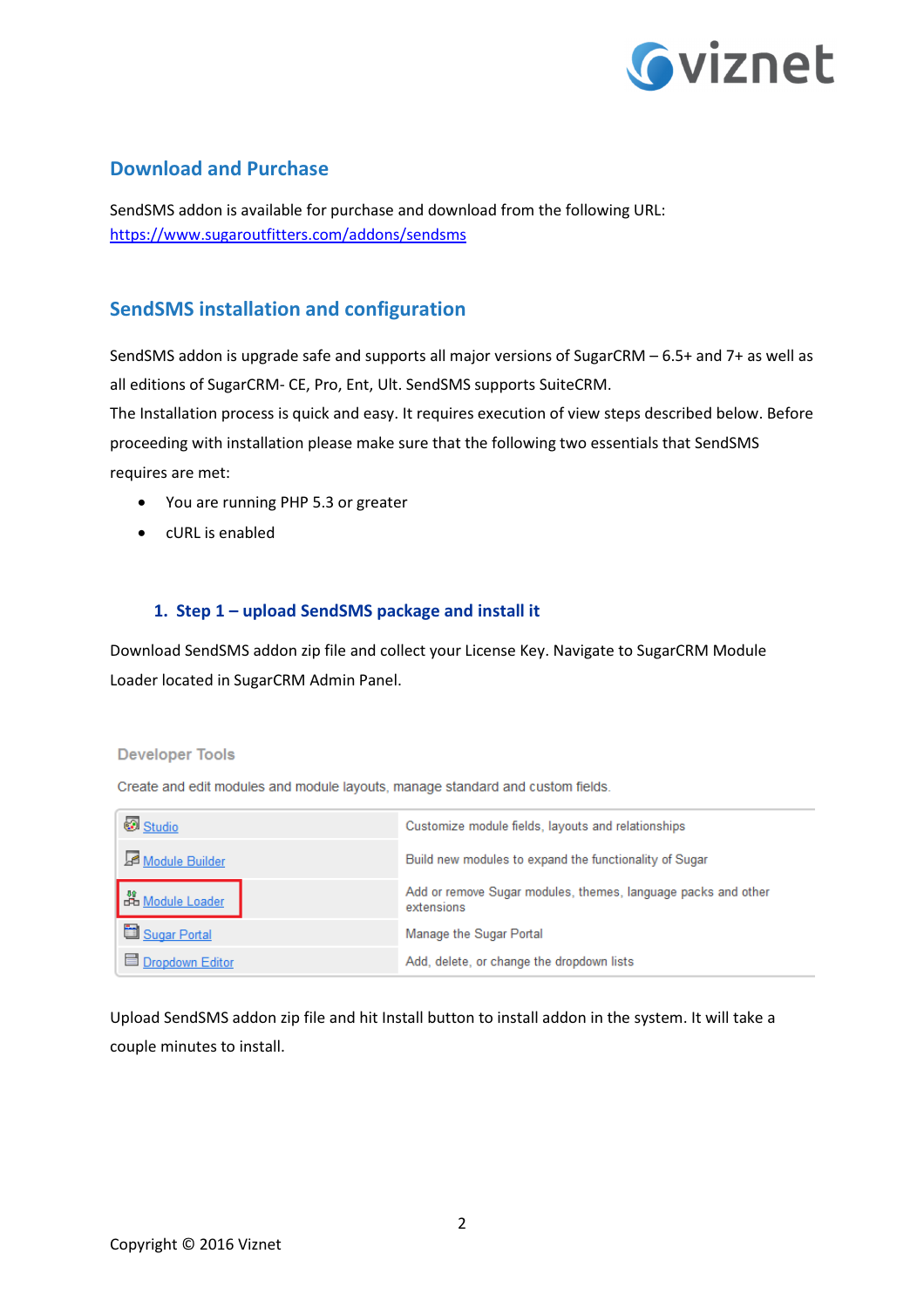

#### Module Loader

The following extensions are installed on this system Enable/Disable Name  $\Rightarrow$ Action Type Version Module Browse... No file selected. **Upload** Name Instal Delete Type Version  $\begin{array}{c}\n\text{Install} \\
\hline\n\end{array}$ SugarCRM Add-on SendSMS **Delete Package** Module  $100$ 

Follow the installation steps and make sure installation has completed without any errors.

NOTE: If you are installing SendSMS on SugarCRM v6 or SuiteCRM, system will check whether the following four files exist in your instance:

- custom/modules/Contacts/view.list.php
- custom/modules/Contacts/view.details.php
- custom/modules/Leads/view.list.php
- custom/modules/Leads/view.details.php

In case one of these files exist, SendSMS will alert you that installation cannot be continued and has to be executed manually, so that any existing customizations of Contacts or Leads modules would not be broken up.

### 2. Step 2 – SendSMS activation

On Step 2 you will validate your SendSMS license through SugarOutfitters. From SugarCRM Admin Panel hit SendSMS Activation link.

**SendSMS Activation** 

**Activate SendSMS**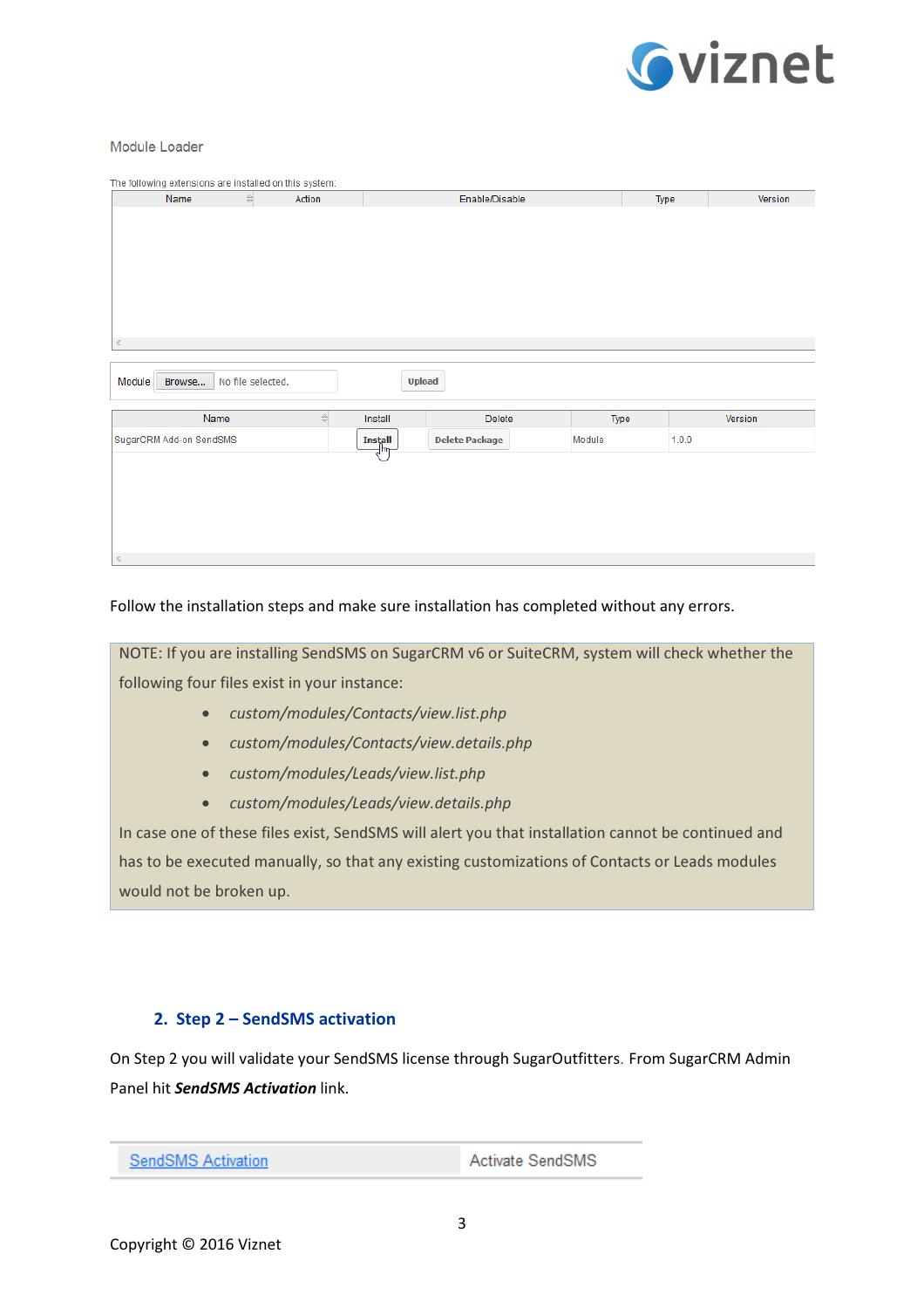

Enter your SendSMS Licence Key and hit Activate.

| Accounts $\sim$           | Contacts $\equiv$   | Opportunities $\sim$ Leads $\sim$ | Calendar |
|---------------------------|---------------------|-----------------------------------|----------|
| <b>SendSMS Activation</b> |                     |                                   |          |
| <b>Activate</b><br>Cancel |                     |                                   |          |
| Status                    | Activation required |                                   |          |
| <b>Activation Key</b>     |                     | d8cdj804e5f9af430cb863b8abkm34d51 |          |

If you attempt to Validate an inappropriate key, SendSMS will inform you that the Validation was unsuccessful. Once the License Key is successfully validated, you can continue to Step 3.

### 3. Step 3 – SendSMS configuration

On Step 3 you will configure SMS Gateway settings. From SugarCRM Admin Panel hit SendSMS Configuration link, to display SendSMS configuration page.

| Accounts $\sim$ Contacts $\sim$ |                | Opportunities —     | Leads $\equiv$<br>Calendar<br>$\overline{\phantom{a}}$ |
|---------------------------------|----------------|---------------------|--------------------------------------------------------|
| <b>SendSMS Configuration</b>    |                |                     |                                                        |
| Cancel<br><b>Save</b>           |                | <b>Reset Config</b> | <b>Send Test Message</b>                               |
| SMS Gateway                     | ٧              |                     |                                                        |
|                                 | Callfire       |                     |                                                        |
|                                 | Clickatell     |                     |                                                        |
|                                 | Plivo<br>Custo |                     |                                                        |

SendSMS supports three well known SMS Gateway providers, for which predefined configuration forms are available – Callfire, Clickatell and Plivo. If you are going to use other SMS Gateway provider, please select Custom option, which enables configuring SMS service using simple HTTP integration. Sending SMS messages over the SMS gateways is a paid service and require setting up an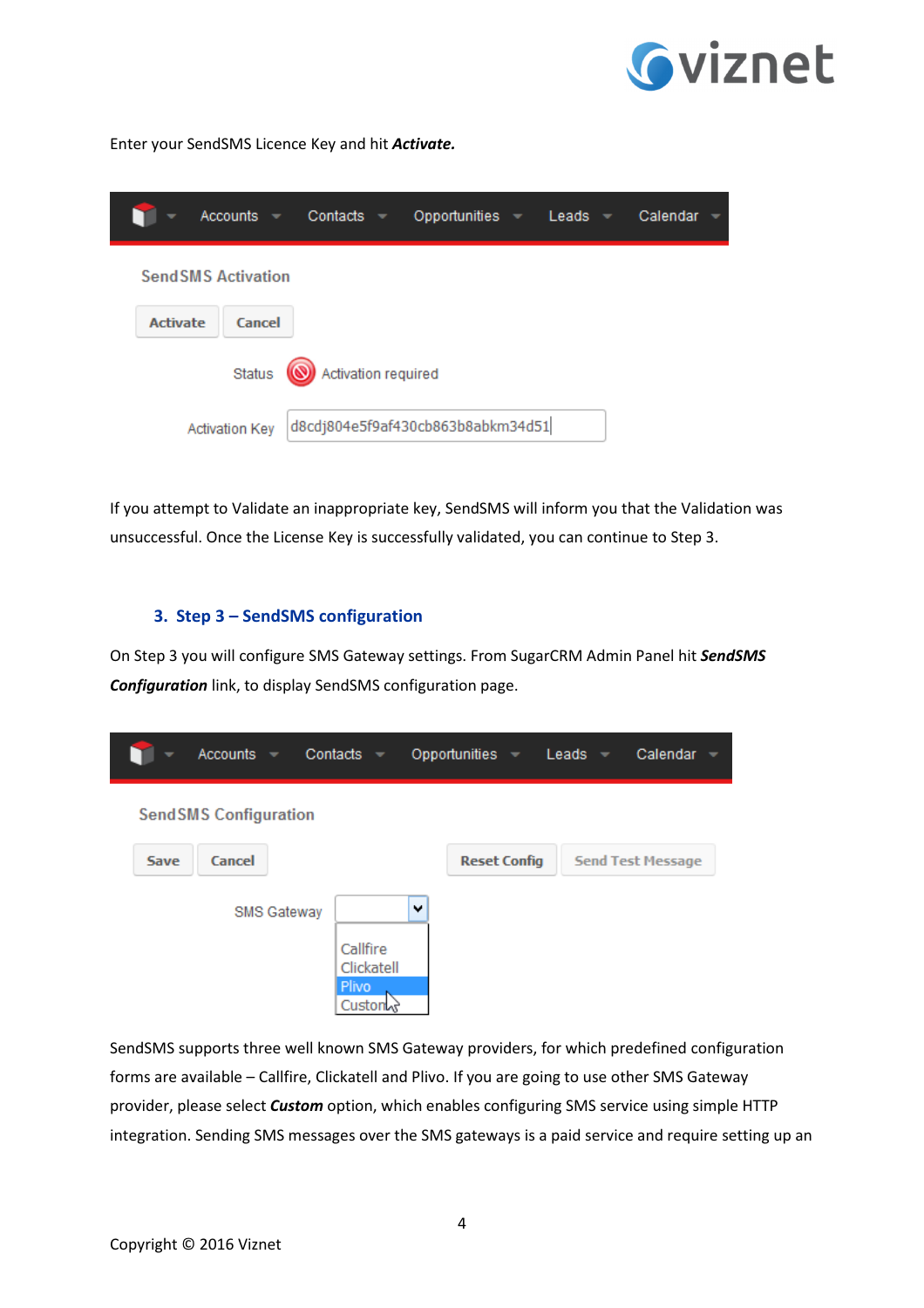

account with the service provider and purchasing a relevant plan. Please refer to the selected SMS service provider web page for further details and pricing.

Select your SMS Gateway provider from the dropdown box. This will display relevant form. Fill out the form with values corresponding to your SMS Gateway account and hit Save button to store active SMS gateway configuration.

| $Accounts =$                 |                                        |                     | Contacts Opportunities Leads Calendar |
|------------------------------|----------------------------------------|---------------------|---------------------------------------|
| <b>SendSMS Configuration</b> |                                        |                     |                                       |
| Cancel<br><b>Save</b>        |                                        | <b>Reset Config</b> | <b>Send Test Message</b>              |
| SMS Gateway                  | Plivo<br>٧                             |                     |                                       |
| url                          | https://api.plivo.com/v1/Account/      |                     |                                       |
| auth_id                      | MAATNFODBJGWIOYJWHM5                   |                     |                                       |
| auth token                   | Y4RjYHFhMzAyNTliMDopODFhZWE0YjFlMzE3N2 |                     |                                       |
| <b>SFC</b>                   | Viznet                                 |                     |                                       |

NOTE: Please refer to your SMS Gateway account to find values for the required fields on the form, like auth id, token, username, password etc.

Once configuration step is completed, users can start sending SMS messages.

## User Guide

### Sending SMS to Contact/Lead from record view page.

From Contact/Lead detail view page expand actions list and hit Send SMS action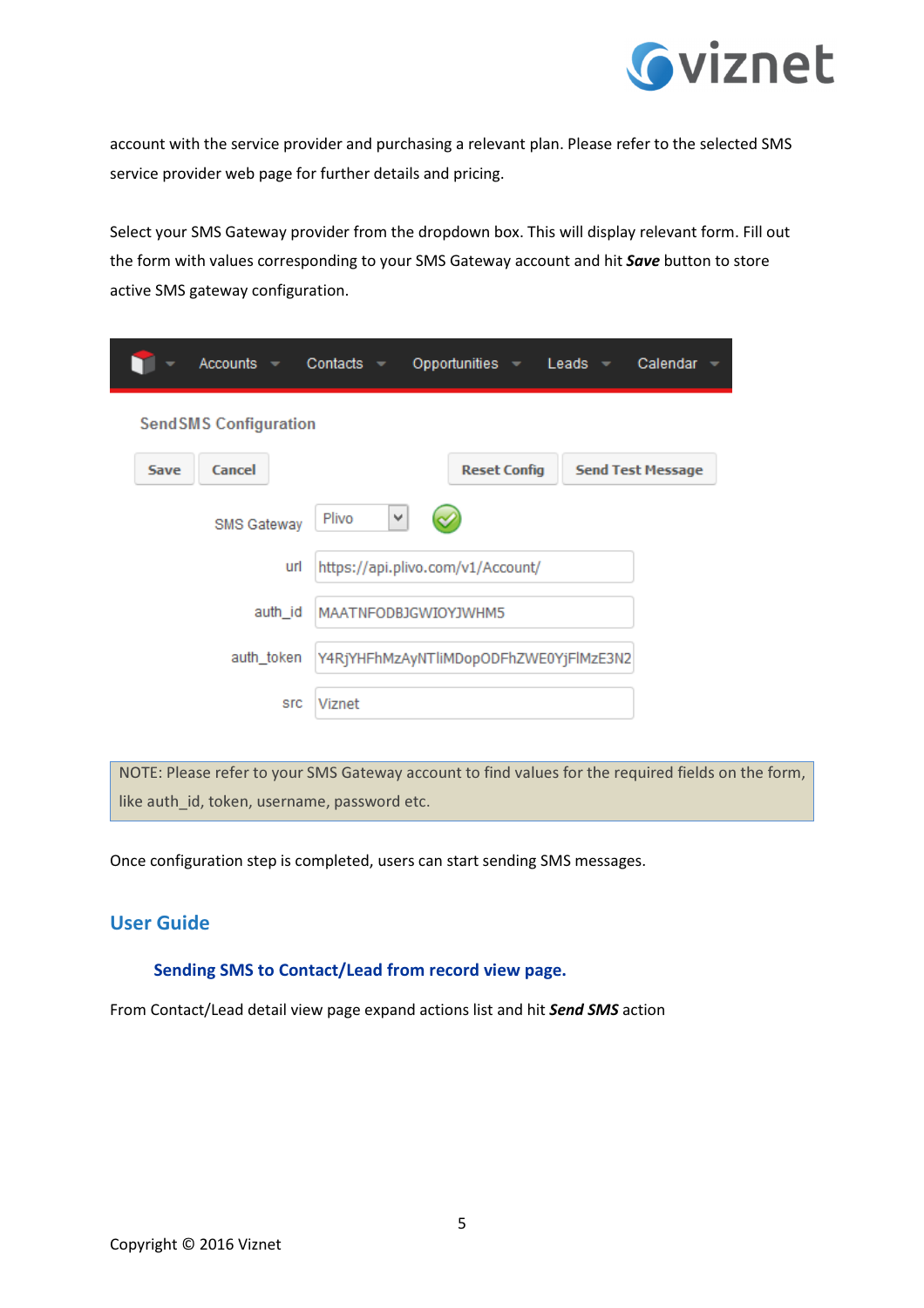# **Gviznet**

| Contacts $\sim$<br>Opportunities -<br>Leads $\blacktriangledown$<br>Calendar $\sim$<br>Accounts $\equiv$ | Reports $-$<br>$Quotes =$<br>Documents - | Emails $\sim$<br>Campaigns $\sim$ | Calls                    |
|----------------------------------------------------------------------------------------------------------|------------------------------------------|-----------------------------------|--------------------------|
| Le<br>Diamond Jacquet<br>☆<br>Follow<br>Unconverted                                                      |                                          | Edit<br>∢<br>⋗<br>۰               | $\gg$                    |
| Title                                                                                                    | Mobile                                   | Share                             |                          |
| <b>Mgr Operations</b>                                                                                    | $(000)$ 423-4047                         | Convert                           |                          |
| Website                                                                                                  | Do Not Call<br>$\Box$                    | <b>Manage Subscriptions</b>       |                          |
| <b>Account Name</b>                                                                                      | Email                                    | Download vCard                    |                          |
| <b>AB Drivers Limited</b>                                                                                | kid.kid@example.org                      | <b>Find Duplicates</b>            |                          |
|                                                                                                          |                                          | Copy                              |                          |
| Show more                                                                                                |                                          | <b>Historical Summary</b>         |                          |
| Filter All Records<br>$Related \nightharpoonup \nightharpoonup \nightharpoonup$ All<br>Search            |                                          | View Change Log                   | $\odot$<br>81            |
| CI<br>Calls                                                                                              |                                          | <b>Delete</b>                     | $\overline{\phantom{a}}$ |
| Me<br>Meetings                                                                                           |                                          | Send SMS                          | $\overline{\phantom{a}}$ |

#### SMS message dialog will popup



SMS Number will be filled automatically. Please note that SMS Number should consist of country code, area code and phone number. Only digits are allowed. Fill out the message field. The length of single message shall not exceed 160 characters. Select Save as note checkbox if you want the SMS message to be stored as a Note. Hit **Send** to send message.

SMS message can be saved as Note. Saved messages are displayed in the Notes subpanel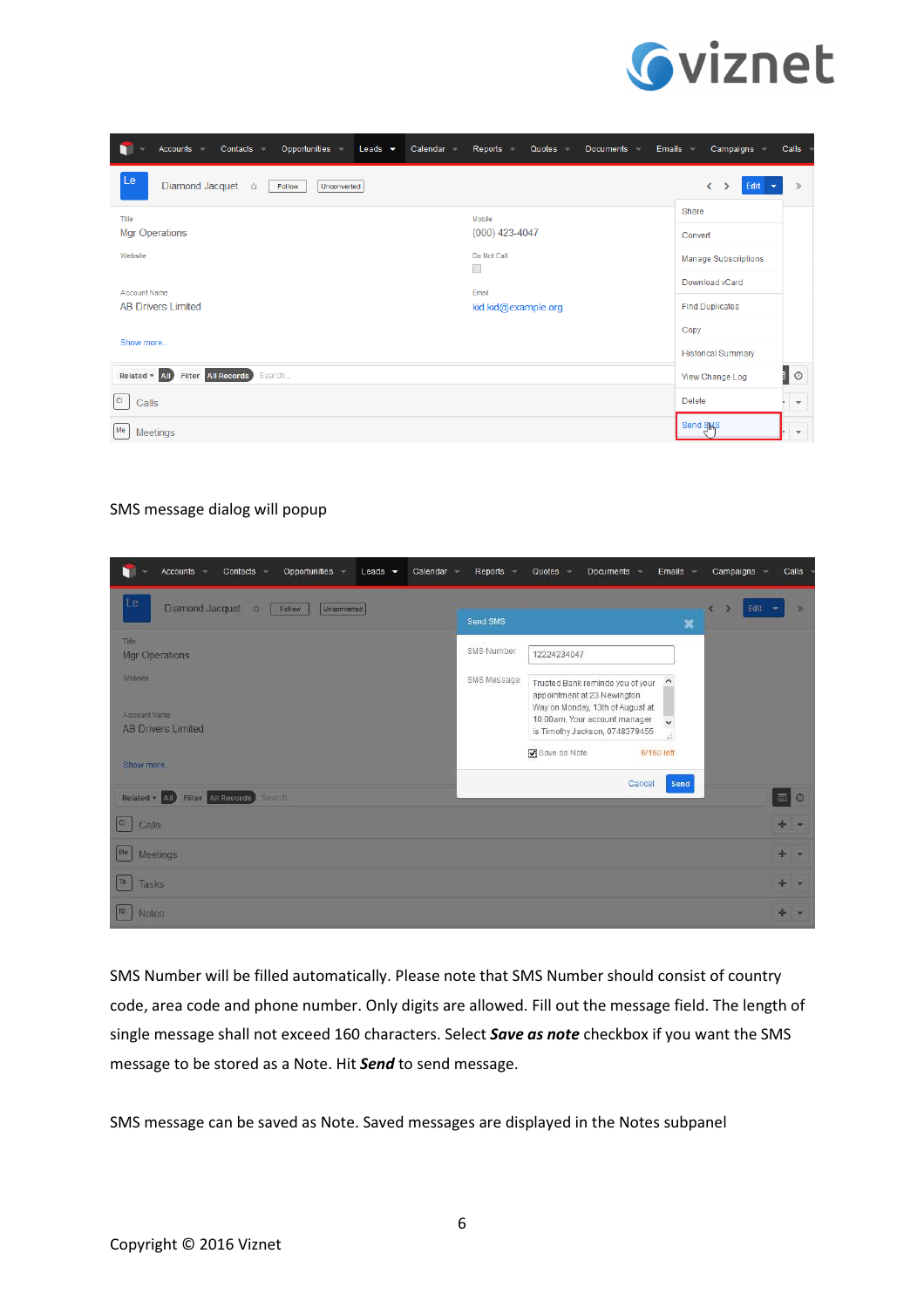

| П<br>٠ | Contacts -<br>Accounts -               | Opportunities - | Leads $\blacktriangleright$<br>Calendar - | Reports -<br>Quotes -      | Documents - | Emails -      | Campaigns -                |                                  | Calls -                  |
|--------|----------------------------------------|-----------------|-------------------------------------------|----------------------------|-------------|---------------|----------------------------|----------------------------------|--------------------------|
| Le     | Merlyn Schulze<br>奇                    | Follow          | Unconverted                               |                            |             |               | $\langle$<br>$\rightarrow$ | Edit<br>$\overline{\phantom{a}}$ |                          |
|        | Powell Funding                         |                 |                                           | vegan.vegan.the@example.it |             |               |                            |                                  |                          |
|        | Show more                              |                 |                                           |                            |             |               |                            |                                  |                          |
|        | $Related =  All$<br>Filter All Records | Search          |                                           |                            |             |               |                            | $\blacksquare$                   |                          |
| Calls  |                                        |                 |                                           |                            |             |               |                            | $+$                              | $\mathbf{v}$             |
|        | Meetings                               |                 |                                           |                            |             |               |                            | $+$                              | $\;$ $\;$                |
|        | Tasks                                  |                 |                                           |                            |             |               |                            | $\div$                           | $\overline{\phantom{a}}$ |
|        | Notes                                  |                 |                                           |                            |             |               |                            | $+$                              | $\;$ $\;$                |
|        | Subject                                | ÷               | Last Modified                             | <b>Created</b>             | ٠           | Assigned User |                            |                                  |                          |
| ☆      | <b>SMS</b>                             |                 | 08/08/2016 12:45pm                        | 08/08/2016 12:45pm         |             | Administrator |                            | $\circ$ $\circ$                  |                          |
| 쓚      | <b>SMS</b>                             |                 | 04/08/2016 11:03am                        | 04/08/2016 11:03am         |             | Administrator |                            | $^{\circledR}$                   | $\mathcal{R}$            |
| ☆      | SMS                                    |                 | 29/07/2016 05:26pm                        | 29/07/2016 05:26pm         |             | Administrator |                            | $^{\circ}$                       | $\mathbf{v}$             |
| ☆      | SMS                                    |                 | 29/07/2016 05:25pm                        | 29/07/2016 05:25pm         |             | Administrator |                            | $\circledast$                    | $\;$                     |
| ☆      | SMS                                    |                 | 29/07/2016 05:21pm                        | 29/07/2016 05:21pm         |             | Administrator |                            | $^{\circledR}$                   | $\mathbf{v}$             |

# Sending group SMS to many Contacts/Leads from record list page.

Group messages can be sent to multiple recipients from record list page.

| Accounts $\equiv$                      | Contacts $\blacktriangleright$  | Opportunities<br>Leads<br>$\overline{\phantom{a}}$ | Calendar $=$                                                                         | Reports =         | Quotes $\sim$        | <b>Documents</b><br>Emails<br>$\overline{\phantom{a}}$ | Campaigns -<br>$\overline{\phantom{a}}$ | Calls                                      |
|----------------------------------------|---------------------------------|----------------------------------------------------|--------------------------------------------------------------------------------------|-------------------|----------------------|--------------------------------------------------------|-----------------------------------------|--------------------------------------------|
| Contacts                               |                                 |                                                    |                                                                                      |                   |                      |                                                        |                                         | $\gg$<br>Create                            |
| Filter v Create                        | Search by first name, last name |                                                    |                                                                                      |                   |                      |                                                        |                                         | ⊞<br>$\odot$                               |
| ☑<br>$\blacktriangledown$<br>Name<br>٠ | Title<br>٠                      | <b>Account Name</b><br>≜                           | ≜<br>Email                                                                           | Office Phone<br>♠ | User<br>٠            | <b>Date Modified</b><br>٠                              | <b>Date Created</b>                     | o                                          |
| Email                                  |                                 |                                                    | You have selected all 20 records in this view. Select all records in the result set. |                   |                      |                                                        |                                         |                                            |
| <b>Mass Update</b>                     | <b>VP Operations</b>            | B.C. Investing I                                   | im38@exampl                                                                          | (218) 376-9297    | <b>Sally Bronsen</b> | 04/12/2015 12:                                         | 04/12/2015 12:                          | $\bullet$ $\bullet$                        |
| Merge                                  | Director Operat                 | AB Drivers Limi                                    | the29@exampl                                                                         | (170) 991-9256    | <b>Sarah Smith</b>   | 04/12/2015 12:                                         | 04/12/2015 12:                          | $\circ$ $\cdot$                            |
| <b>Add To Target List</b>              | <b>Director Sales</b>           | JJ Resources Inc.                                  | dev.sales@exa                                                                        | (849) 298-9717    | <b>Chris Olliver</b> | 04/12/2015 12:                                         | 04/12/2015 12:                          | $\circ$ $\cdot$                            |
| <b>Delete</b>                          | President                       | P Piper & Sons                                     | beans.the@ex                                                                         | (620) 037-6551    | Sarah Smith          | 04/12/2015 12:                                         | 04/12/2015 12:                          | $\bullet$ $\bullet$                        |
| Export<br>Send SMS                     | <b>IT Developer</b>             | Overhead & Un                                      | hr.vegan@exa                                                                         | (866) 698-2644    | Max Jensen           | 04/12/2015 12:                                         | 04/12/2015 12:                          | $\bullet$ $\bullet$                        |
| <b>Leater Angevine</b><br>w            | President                       | Pullman Cart C                                     | support.phone                                                                        | (369) 237-3138    | <b>Sally Bronsen</b> | 04/12/2015 12:                                         | 04/12/2015 12:                          | $\circ$ $\cdot$                            |
| ▿<br>☆<br>Alanna Loos                  | <b>VP Operations</b>            | T-Cat Media Gr                                     | section.hr.secti                                                                     | (885) 473-7141    | Max Jensen           | 04/12/2015 12:                                         | 04/12/2015 12:                          | $\circ$ $\cdot$                            |
| ▿<br>☆<br><b>Gabriele Hever</b>        | <b>VP Operations</b>            | Hollywood Din                                      | hr.beans@exa                                                                         | (121) 781-7420    | Sally Bronsen        | 04/12/2015 12:                                         | 04/12/2015 12:                          | $\bullet$<br>$\overline{\phantom{a}}$      |
| ⊽<br>Ja Sia<br>✿                       | <b>VP Operations</b>            | Tri-State Medic                                    | hr30@example                                                                         | (538) 521-2669    | Max Jensen           | 04/12/2015 12:                                         | 04/12/2015 12:                          | $\circledcirc$<br>$\overline{\phantom{a}}$ |